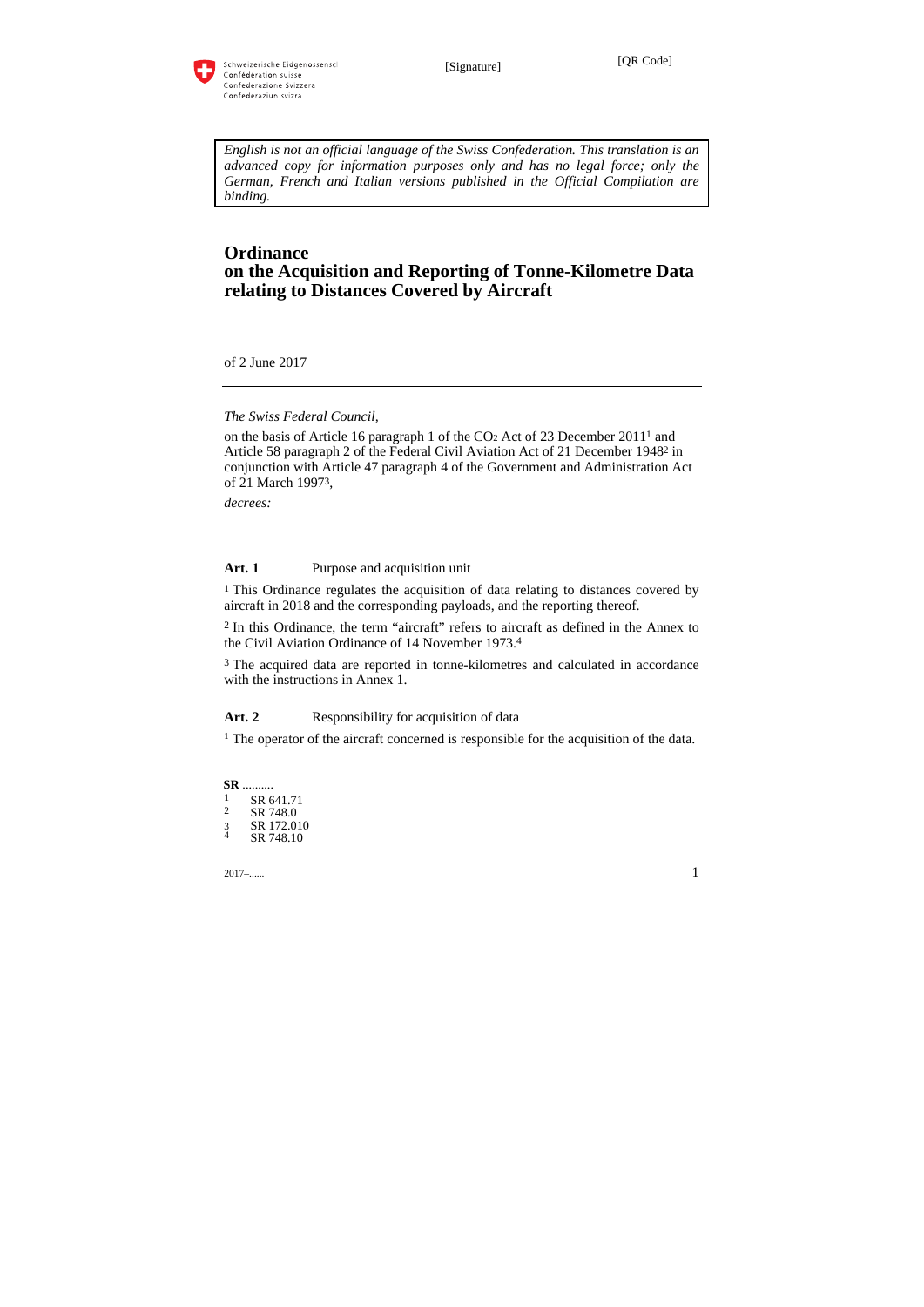<sup>2</sup> If the operator cannot be identified, the owner of the aircraft is deemed to be the aircraft operator.

#### Art. 3 Flights for which data have to be acquired

- 1 Tonne-kilometre data have to be acquired for the following flights:
	- a. domestic flights;
	- b. flights from Switzerland to member states of the European Economic Area (EEA);
	- c. flights from Basel-Mulhouse Airport to member states of the EEA, if they are performed under Swiss transport law in accordance with the treaty between Switzerland and France dated 4 July 19495 on the construction and operation of Basel-Mulhouse Airport in Blotzheim;
	- d. flights between Basel-Mulhouse Airport and Switzerland. if they are performed under Swiss transport law in accordance with the treaty between Switzerland and France dated 4 July 1949 on the construction and operation of Basel-Mulhouse Airport in Blotzheim.
- 2 Data do not have to be acquired for the following flights:
	- a. flights performed exclusively for the transport on official mission of a reigning monarch and his/her immediate family, heads of state, heads of government and government ministers, where this is substantiated by an appropriate status indicator in the flight plan;
	- b. military, customs and police flights;
	- c. flights relating to search and rescue, fire-fighting flights, humanitarian flights and emergency medical service flights;
	- d. flights performed exclusively under visual flight rules as defined in Annex 2 to the Convention of 7 December 19446 on International Civil Aviation;
	- e. flights terminating at the aerodrome from which the aircraft has taken off and during which no planned intermediate landing has been made;
	- f. training flights performed exclusively in order to acquire or maintain a licence, or a rating in the case of cockpit flight crew, where this is substantiated by an appropriate remark in the flight plan provided that the flights are not for the transport of passengers and/or cargo, or for the positioning or ferrying of aircraft;
	- g. flights performed exclusively for the purpose of scientific research;
	- h. flights performed exclusively for the purpose of checking, testing or certifying aircraft or airborne or ground-based equipment;
	- i. flights performed by aircraft with a certified maximum take-off mass of less than 5,700 kilograms;

<sup>5</sup> SR 0.748.131.934.92 6 SR 0.748.0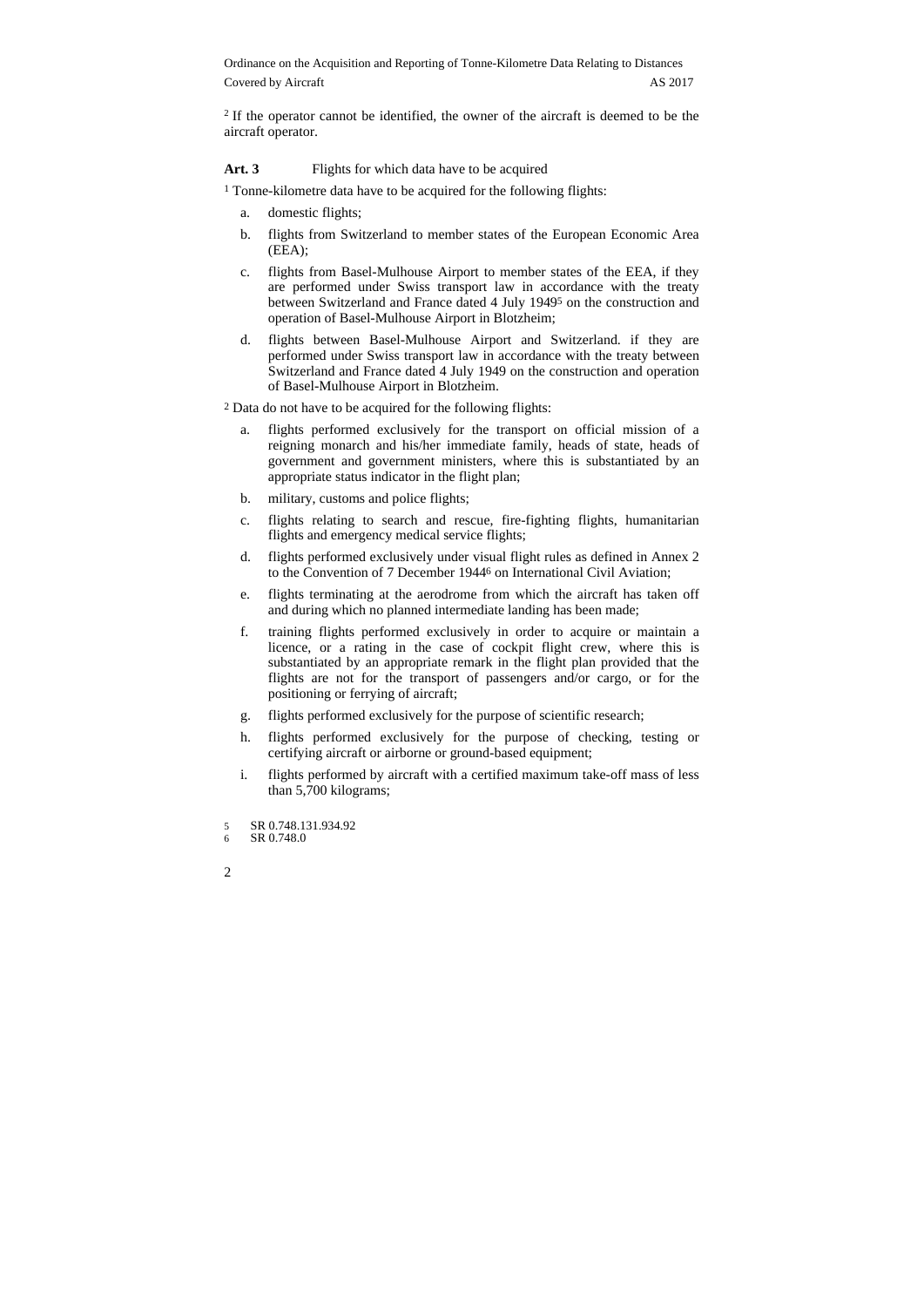- j. flights performed by commercial operators in each of three successive fourmonth periods if they perform less than 243 flights in accordance with paragraph 1 or if their total annual emissions of  $CO<sub>2</sub>$  are below 10,000 tonnes;
- k. flights performed by non-commercial operators if the total annual emissions of CO2 from the flights performed by these operators in accordance with paragraph 1 are below 1,000 tonnes.

<sup>3</sup> The exemptions cited in paragraph 2 letters j and k, do not apply to aircraft operators who were subject to the European emissions trading scheme in 2016.

<sup>4</sup> For the allocation of flights to the four-month periods cited in paragraph 2 letter j, it is the local take-off time of each flight that is of relevance.

<sup>5</sup> The basis for determining whether the emission limits in accordance with paragraph 2 letters j and k, have been reached or exceeded is a realistic estimate of the fuel consumption of all relevant flights in 2016.

### Art. 4 **Monitoring plan**

<sup>1</sup> Aircraft operators shall draw up a plan for the acquisition and reporting of the data (monitoring plan). For this purpose they shall use the template provided by the Federal Office for the Environment (FOEN).7

2 The monitoring plan shall include all the information stipulated in Annex 2 section 1.2.

### Art. 5 **Evaluation of monitoring plan**

<sup>1</sup> Aircraft operators shall submit their monitoring plan by not later than 30 September 2017 to the FOEN for evaluation.

<sup>2</sup> If a submitted monitoring plan fails to meet all the stated requirements, the FOEN may ask for it to be modified by a reasonable deadline.

#### Art. 6 Changes of relevance to the monitoring plan

<sup>1</sup> Aircraft operators shall immediately inform the FOEN of any changes that require a modification of the monitoring plan.

<sup>2</sup> In the event of a change in the status of the aircraft operator, the monitoring plan must be resubmitted to the FOEN for evaluation.

 $\overline{7}$ 7 Available from the FOEN website: www.bafu.admin.ch > Topics > Topic Climate > Information for specialists > Climate policy > Emissions trading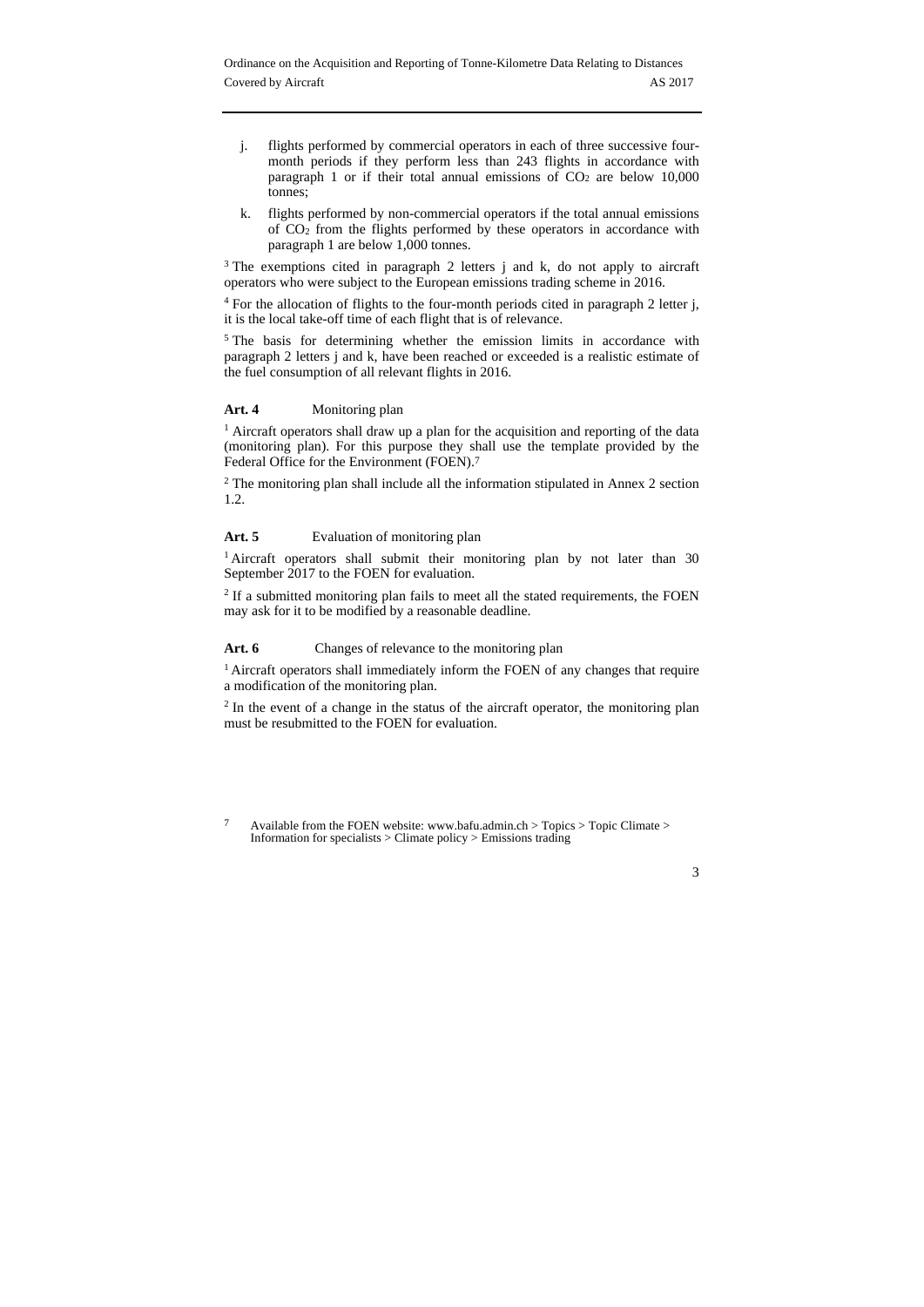#### **Art. 7** Monitoring report

<sup>1</sup> In accordance with the monitoring plan, aircraft operators shall record the tonnekilometres performed in the period from 1 January to 31 December 2018 and present the data in a monitoring report. For this purpose they shall use the template provided by the FOEN.8

2 The monitoring plan shall include all the information stipulated in Annex 2 section 2.

#### Art. 8 Verification of monitoring report

<sup>1</sup> Aircraft operators shall have their monitoring report verified by a verifier.

2 Verification shall be carried out as specified in Annex 3 sections 1 to 3.

3 Verifiers must meet the requirements specified in Annex 3 section 4.

Art. 9 Submission and evaluation of monitoring report

<sup>1</sup> Aircraft operators shall submit their verified monitoring report to the FOEN for evaluation by not later than 31 March 2019.

2 If on the basis of the verification doubts should arise as to the correctness of the monitoring report, the FOEN may adjust the reported number of tonne-kilometres at its own dutiful discretion.

## Art. 10 • **Archiving and processing of data**

<sup>1</sup> The FOEN shall archive the monitoring plans and reports and the data contained therein. It shall store the data safely and treat them as confidential.

<sup>2</sup> The FOEN shall pass on the received data to the Federal Office of Civil Aviation (FOCA) if they are required for the implementation of measures to limit greenhouse gas emissions from the civil aviation sector. Archived data shall be subject to the provisions of the relevant archiving legislation.

#### Art. 11 **Criminal provisions**

1 Aircraft operators who submit false data shall be liable to the penalty under Article 91 paragraph 1 letter i, of the Federal Civil Aviation Act of 21 December 1948.

2 Aircraft operators who wilfully or negligently infringe the provisions of this Ordinance in another manner shall be liable to a fixed penalty imposed by the FOCA and not exceeding 5,000 Swiss.

### **Art. 12** Enforcement

<sup>1</sup> The FOEN is responsible for enforcing this Ordinance.

8 8 Available from the FOEN website: www.bafu.admin.ch > Topics > Topic Climate > Information for specialists > Climate policy > Emissions trading

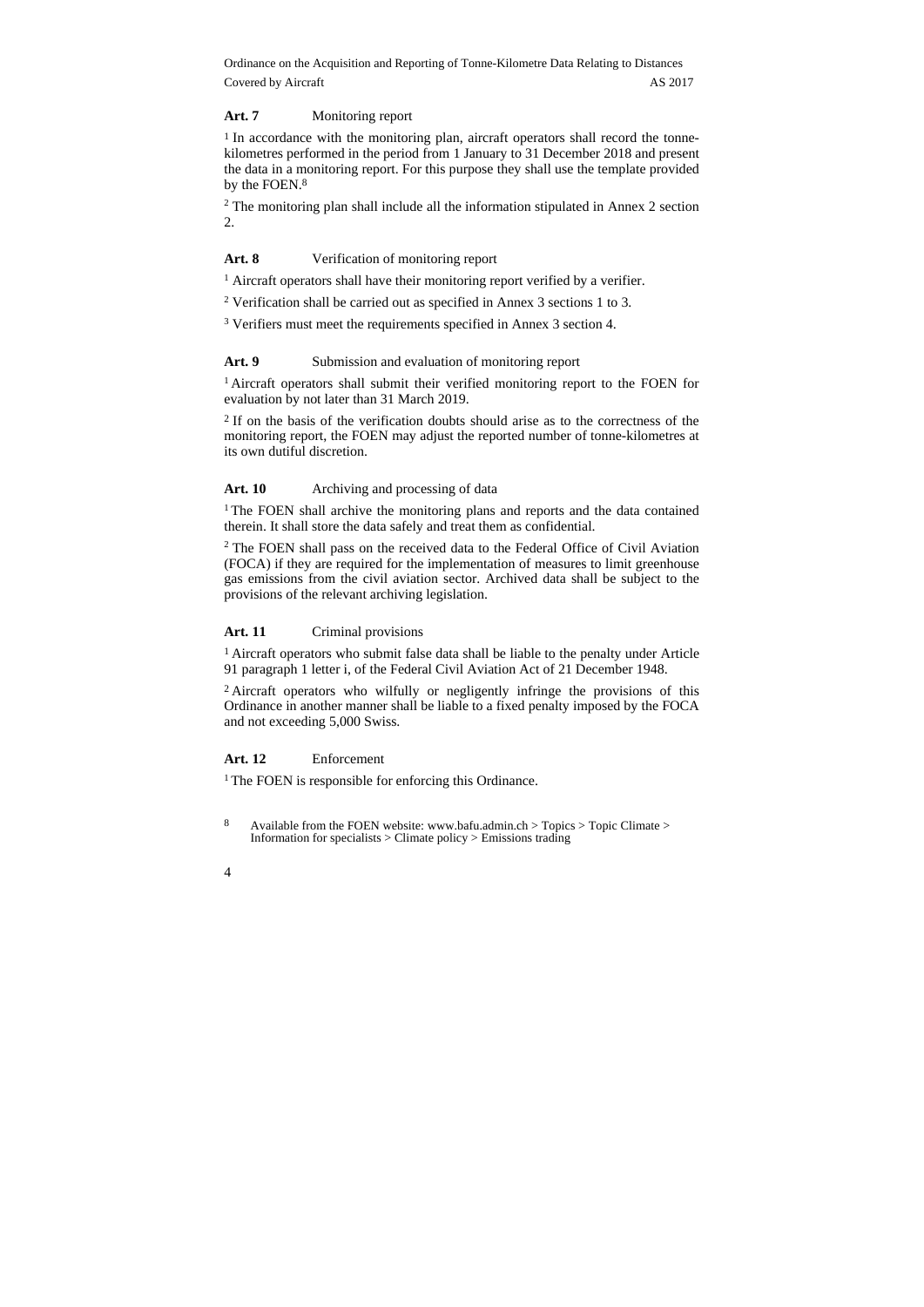<sup>2</sup>The FOCA shall support the FOEN in the performance of its duties, in particular determining the flights for which data have to be collected and the evaluation of the monitoring plans and monitoring reports.

Art. 13 Amendments to the annexes

The Federal Department of the Environment, Transport, Energy and Communications (DETEC) may amend the annexes to this Ordinance in order to ensure that they are compatible with European Union legislation.

Art. 14 Commencement and duration

This Ordinance comes into force on 1 July 2017 and is valid until 31 December 2019.

… On behalf of the Swiss Federal Council

President of the Swiss Confederation: Doris Leuthard Federal Chancellor: Walter Thurnherr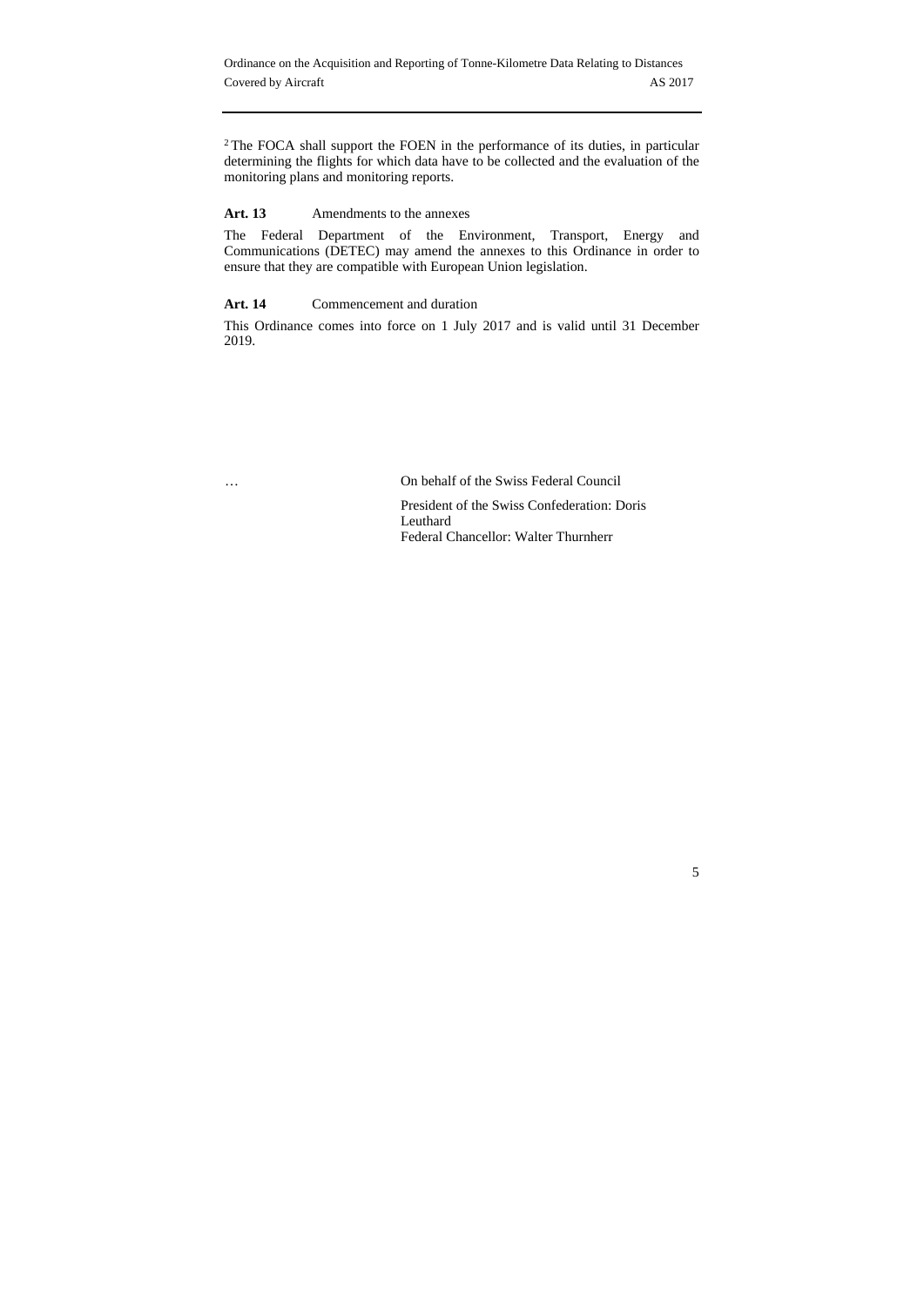> *Annex 1*  (Article 1, paragraph 3)

## **Calculation rules**

# **1 Calculation of tonne-kilometres**

Tonne-kilometres shall be calculated on the basis of the following formula: tonne-kilometres [tkm] = distance [km] x payload [t].

## **2 Terminology**

6

- 2.1 Distance means the great circle distance between the aerodrome of departure and the aerodrome of arrival, plus an additional factor of 95 km.
- 2.2 Payload means the total mass of the conveyed freight, mail, passengers and baggage.

### **3 Calculation of payload**

For the purpose of calculating the payload:

- 3.1 The number of passengers corresponds to the number of people on board, excluding crew members.
- 3.2 Aircraft operators may choose to apply:
	- a. either the actual or standard mass for passengers and checked baggage contained in their mass and balance documentation, or
	- b. a default value of 100 kilogrammes for each passenger and his/her checked baggage.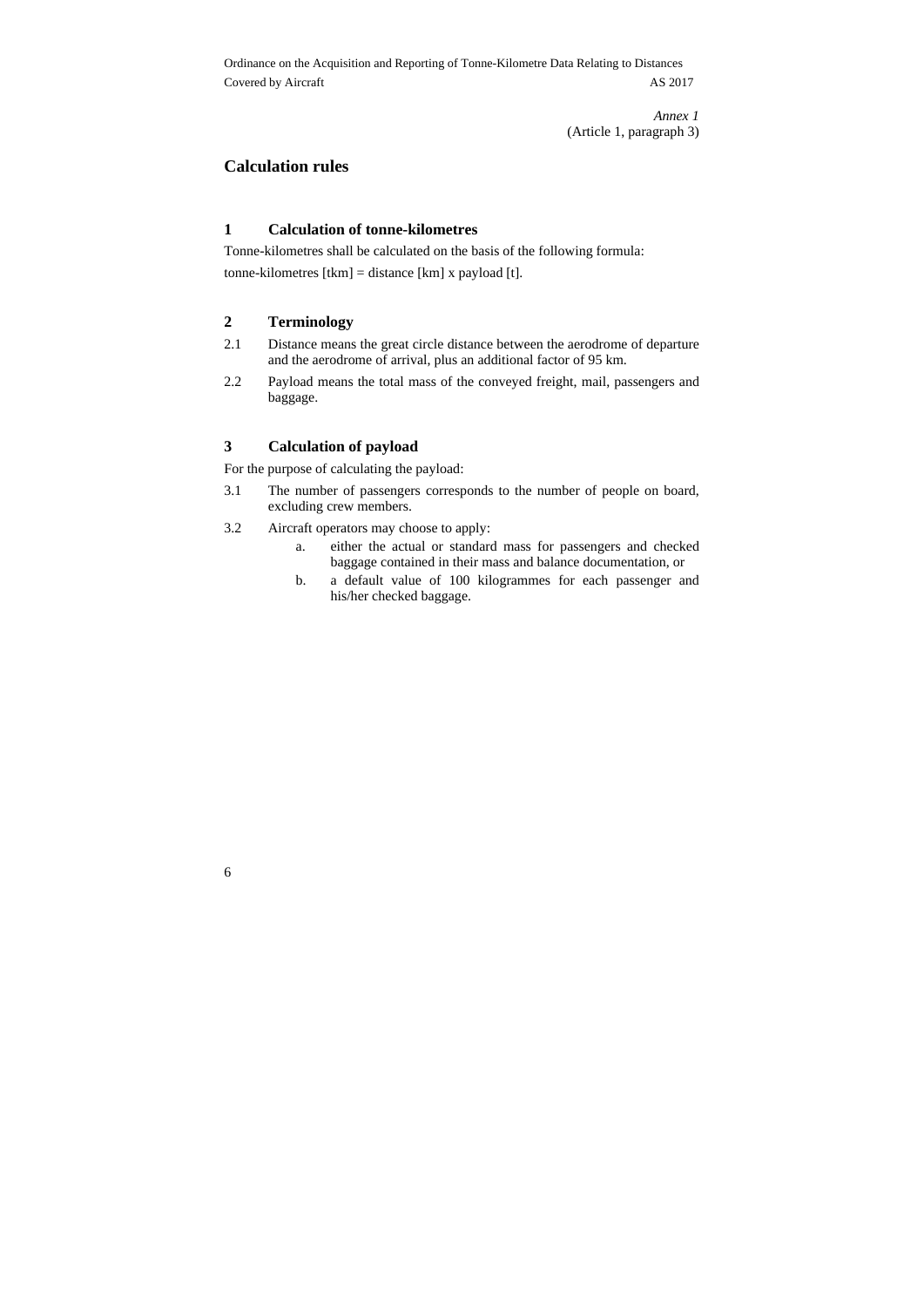*Annex 2*  (Article 4, paragraph 2 and Article 7, paragraph 2)

# **Acquisition and reporting of tonne-kilometre data: monitoring plan and monitoring report**

# **1 Monitoring plan**

- 1.1 The monitoring plan must guarantee that all flights for which data have to be collected are included and that the required data for each flight are calculated accurately.
- 1.2 The monitoring plan must include all the following information:
	- 1.2.1 the details required to identify the aircraft operator;
	- 1.2.2 the details required to identify the aircraft operated;
	- 1.2.3 a description of the methodology for ensuring the complete acquisition of data for all aircraft and flights for which data have to be recorded;
	- 1.2.4 a description of the method of data acquisition and management;
	- 1.2.5 a description of the methodology for calculating the tonnekilometres for each flight.

# **2 Monitoring report**

The monitoring report must contain the following information:

- 2.1 the details required to identify the aircraft operator;
- 2.2 the details required to identify the verifier responsible for verifying the monitoring report;
- 2.3 the details required to identify the aircraft operated;
- 2.4 a description and substantiation of any deviations from the underlying monitoring plan;
- 2.5 the total of all tonne-kilometres for flights for which the data have to be recorded and which were performed by the operator in 2018;
- 2.6 for each aerodrome pair:
	- 2.6.1 the ICAO9 aerodrome designation,
	- 2.6.2 the distance,
	- 2.6.3 the number of flights for which the data have to be recorded,

- 2.6.4 the number of passengers and transported payload,
- 2.6.5 the number of tonne-kilometres.
- 9 International Civil Aviation Organisation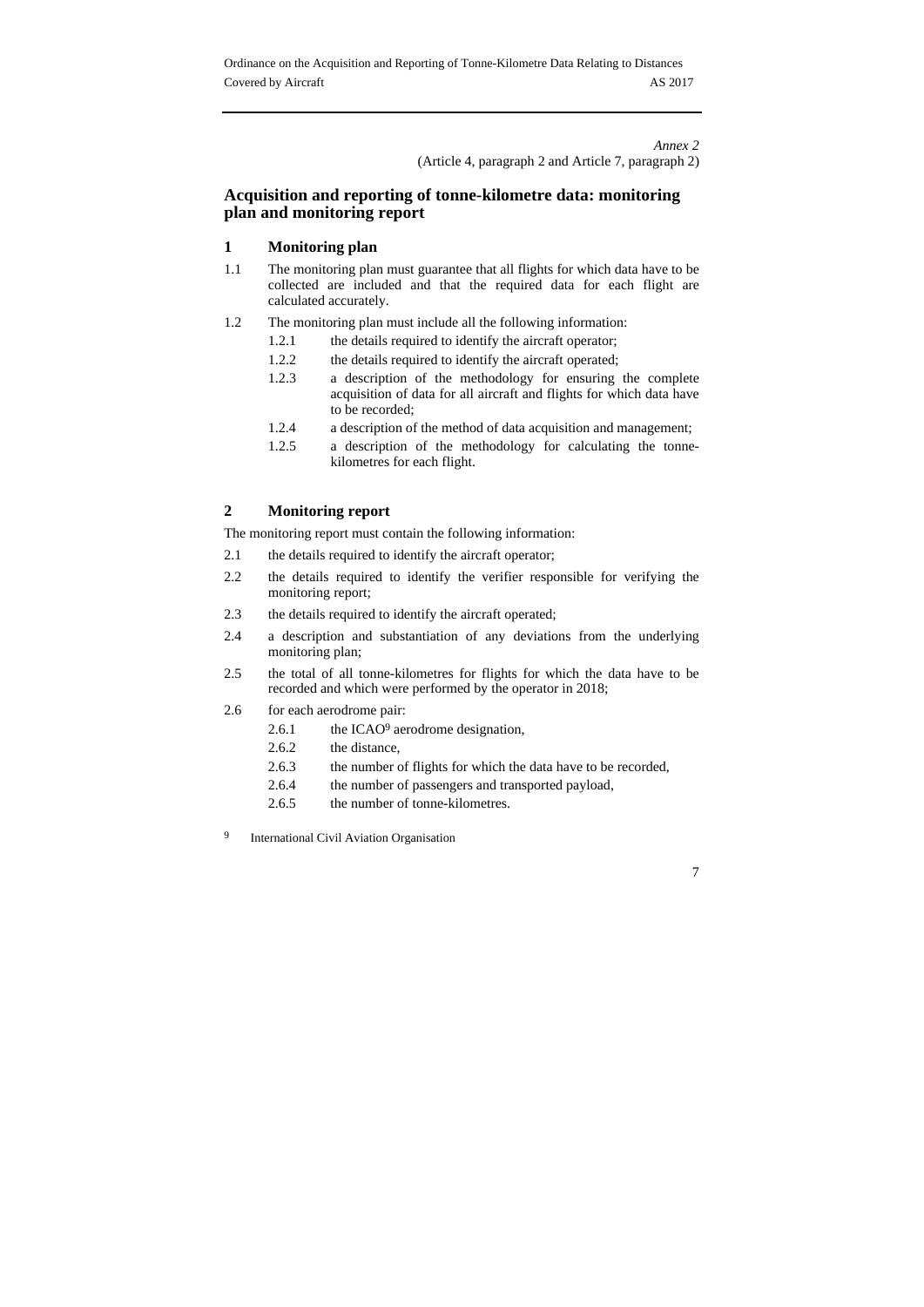> *Annex 3*  (Article 8, paragraphs 2 and 3)

## **Verification of tonne-kilometre data and requirements to be met by the verifier**

# **1 Duties of the verifier and the aircraft operator**

- 1.1 The verifier shall verify the reliability, credibility and accuracy of the monitoring systems, the submitted data and other information as specified in Annex 2 section 2. In particular it shall ensure that the data permit the calculation of tonne-kilometres.
- 1.2 The aircraft operator shall grant the verifier access to all data and documentation that are required for the verification procedure. In particular, the aircraft operator shall obtain from Eurocontrol the necessary flight operation data and make them available to the verifier.

### **2 Specific requirements concerning verification**

- 2.1 The verifier shall ensure that only those flights are taken into account:
	- a. for which the aircraft operator is responsible;
	- b. that have in fact been performed;
	- c. for which data have to be recorded in accordance with this Ordinance.
- 2.2. For this purpose the verifier shall use the flight plan data and the data from Eurocontrol or other sources utilised by the aircraft operator.
- 2.3 The verifier shall ensure that the data reported by the aircraft operator relating to the payload correspond to the payload data applied by the aircraft operator.

#### **3 Verification steps**

The verification of monitoring reports shall be carried out as follows:

- 3.1 Analysis of all activities carried out by the aircraft operator (strategic analysis);
- 3.2 Performance of random checks in order to determine the reliability of the submitted data and other information (process analysis);
- 3.3 Analysis of error risk relating to the utilised data, and examination of the procedures for limiting error risk (risk analysis);
- 3.4 Preparation of a verification report in which it is stated whether the monitoring report meets the requirements of this Ordinance. The verification
- 8